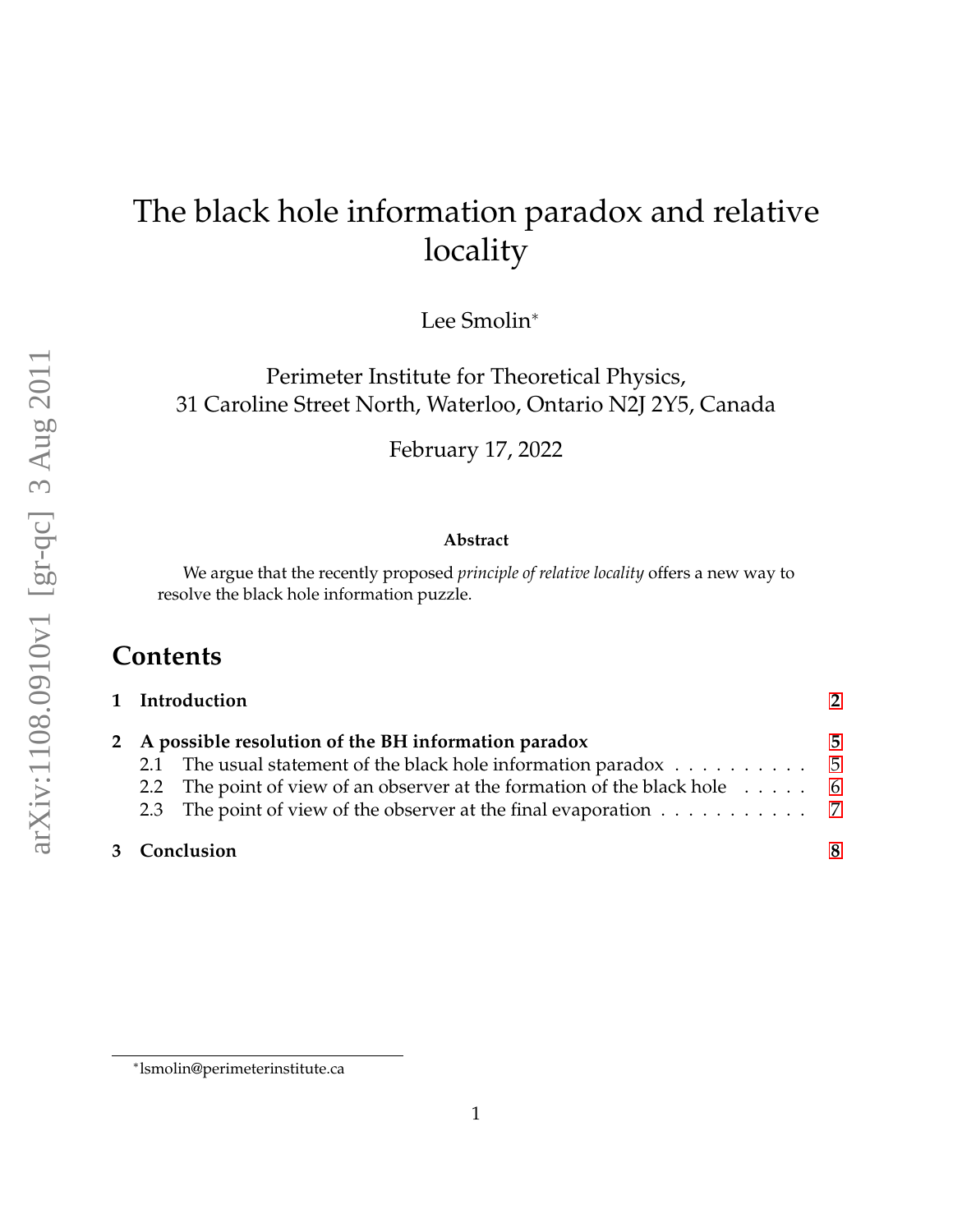### <span id="page-1-0"></span>**1 Introduction**

The black hole information paradox<sup>[1](#page-1-1)</sup> has challenged theorists of quantum gravity since first proposed by Hawking[\[1\]](#page-9-0). One much discussed view has been that some kind of nonlocality is required to resolve the puzzle[\[4\]](#page-9-1). A recently proposed framework for quantum gravity phenomenology, called relative locality[\[5,](#page-9-2) [6,](#page-9-3) [7,](#page-9-4) [8\]](#page-10-0) does feature a very controlled form of non-locality. We argue here that the kind and scale of non-locality implied by relative locality is sufficient to resolve the black hole information paradox.

Whatever the quantum theory of gravity that describes nature is, we have good reason to suspect that it involves a dissolving of the usual notion of locality in spacetime. It is therefore of interest to characterize exactly how non-locality first appears in physical phenomena in experimental regimes where one of the Planck scales becomes evident. The Principle of the relativity of locality (PRL) was introduced as a possible characterization of how non-locality emerges which is relevant for a regime of quantum gravity phenomena in which we can neglect  $\hbar$  and  $G_{Newton}$ , but where ratios of energies to the Planck mass,  $m_p = \sqrt{\frac{\hbar}{G_{N_{\rm{in}}}}}$  $\frac{h}{G_{Newton}}$  may still be detected.

The principle of relative locality states that in this regime there is no invariant description of events in spacetime. The invariant description in this regime is that the motions and interactions of particles take place in a phase space, Γ, which is the cotangent bundle over a curved momentum space<sup>[2](#page-1-2)</sup>,  $P$ 

$$
\Gamma = T_*(\mathcal{P}) \tag{1}
$$

 $m_p$  is taken as the scale of the curvature of momentum space. There are several consequences of the curvature of momentum space $^3$  $^3$  :

- Einstein's procedure for assigning spacetime coordinates to distant events by exchanges of light signals[\[9\]](#page-10-1) becomes dependent on the energy of the light signals and particles involved in the events. Equivalently, translations from the observations made by one observer to those of a distant observer are now energy dependent. This is due to the fact that translations are generated by conservation laws, which are non-linear in energy and momentum due to the curvature of momentum space.
- Consequently spacetime coordinates of distant events become energy dependent in a precise way. It can be said that, when  $m_p$  is relevant, spacetime and momentum space are merged into a single invariant structure-the phase space Γ, in the same sense in which space and time are merged into spacetime when  $c$  is relevent.

<span id="page-1-2"></span><span id="page-1-1"></span><sup>&</sup>lt;sup>1</sup>For two recent critical review, see [\[2,](#page-9-5) [3\]](#page-9-6).

<sup>&</sup>lt;sup>2</sup>by which we mean the space of four-momenta. Note that we use units in which  $c = 1$ , but we leave  $\hbar$ and  $G_{Newton}$  explicit.

<span id="page-1-3"></span> $3$ For details, please see the original papers[\[5,](#page-9-2) [6,](#page-9-3) [7,](#page-9-4) [8\]](#page-10-0).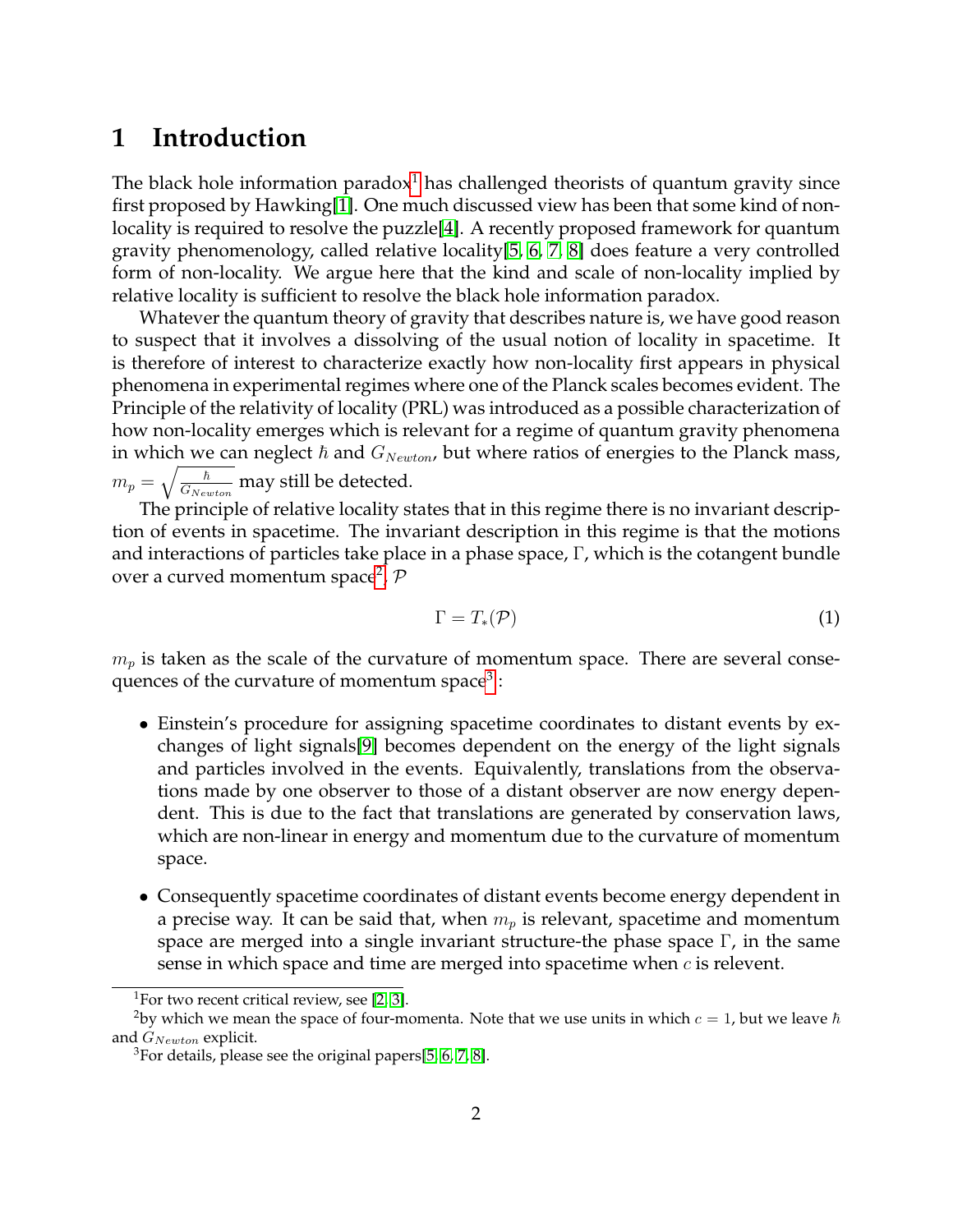• As a consequence, the principle of locality is modified for observations of distant events. It remains true that events local to an observer, appear to occur locally in that observer's spacetime coordinates. However, events a distance  $x$  from an observer, involving a particle with energy  $E$ , will appear to involve interactions of particles separated by<sup>[4](#page-2-0)</sup> distances of order of

<span id="page-2-2"></span>
$$
\delta x \approx |x| \frac{E}{m_p c^2} \tag{2}
$$

• Mathematically, this can be understood as follows: particles with different four momenta live in different spacetimes which are sections in the bundle  $T_*(\mathcal{P})$  over the corresponding points in  $\mathcal P$ . Particles moving on different sections of  $T_*(\mathcal P)$  associated with different momenta interact under a notion of locality according to which the ends of the world lines of particles with different momenta meet each other under parallel transport on the curved momentum space. This is as local as interactions can be in this context.

The same apparent non-localities affect the description by an observer of events far to the future or far to their past, by a time  $t$  measured by their clocks.

<span id="page-2-1"></span>
$$
\delta x \approx |t| \frac{E}{m_p c^2} \tag{3}
$$

The apparent non-locality due to relative locality are observer dependent, as illustrated in Figure [\(1\)](#page-2-1). For single events such as pictured, the non-localities can be transformed away by translating to the frame of an observer local to the event. There are real physical non-localities, but they only show up in processes involving widely separated events so that no local observer can transform away all the non-locality. Consequently, in spite of the fact that observers distant from each other can disagree about which events appear local and which appear non-local, there appears to be no physical paradoxes or contradictions of the kind suggested in [\[12,](#page-10-2) [13\]](#page-10-3).

To discuss the details one has to consider the various ways in which the momentum space may be curved. We will assume here that, as discussed in detail in [\[5,](#page-9-2) [6\]](#page-9-3), there is non-metricity and/or torsion at order  $\frac{1}{m_p}$ , which yields effects of order [\(2,](#page-2-2) [3\)](#page-2-1). This is the case in the best studied example, which is physics in the non-commutative  $\kappa$ -Minkowski spacetime[\[10,](#page-10-4) [11,](#page-10-5) [15\]](#page-10-6).

An example of how relative locality can lead to real physical effects occurs in the analysis of anomalous time delays in gamma-ray bursts (GRB)s, as was discussed in detail in[\[6,](#page-9-3) [11\]](#page-10-5). Two photons of different energies are observed to be emitted by the source. They are observed by an observer local to the emission events to be emitted simultaneously. They travel for on the order of 10 billion years till they are detected by a detector

<span id="page-2-0"></span><sup>&</sup>lt;sup>4</sup>For the precise formulas see [\[5,](#page-9-2) [6\]](#page-9-3).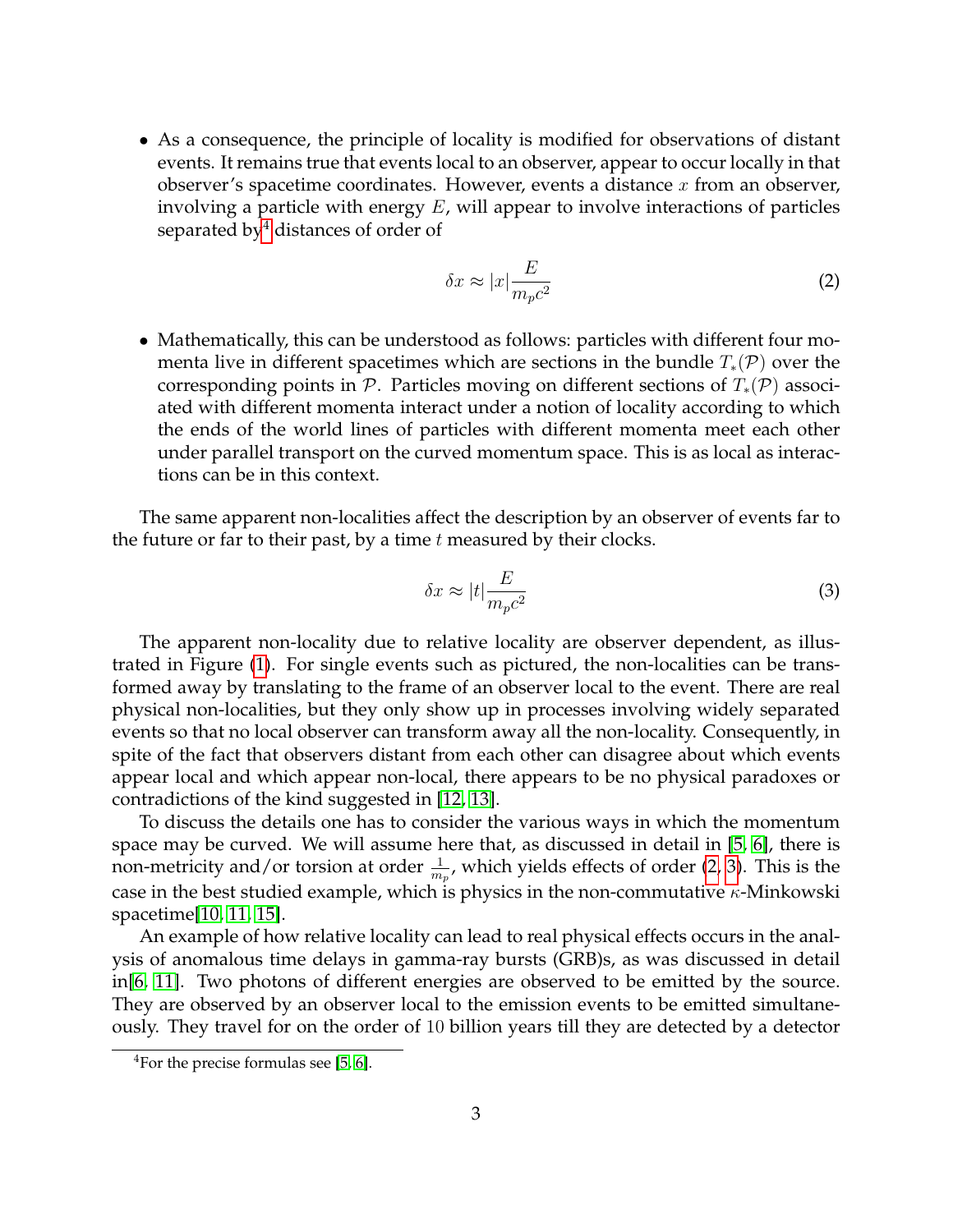

Figure 1: In relative locality, a local interaction appears local to observers local to it, but appears spread out using the coordinates of distant observers.

on the Fermi satellite. The detection events are local when described by an observer on the satellite.

In the analysis of this process a gauge can be chosen so that the speed of light is energy independent. (This fixes a gauge freedom that arises by virtue of the freedom to choose coordinates on the curved momentum space.) Nonetheless all observers agree there is a time delay between the times they are registered by detectors on the satellite. According to the observer at the emission, this is due to non-locality at the detectors. According to an observer at the detector, the non-locality occurred in the emission events. Remarkably they all agree on the amount of time delay to be observed.

As we will now show, a similar analysis applies to the process of black hole evaporation. The key point is that the evaporation takes a sufficiently long time that no observer sees the physics of the formation of the black hole and final evaporation as both local. Due to [\(3\)](#page-2-1) one event or the other, or both, will be described in the coordinates of any local observer, to be sufficiently non-local as to evade the paradox.

In the next section we first give the usual argument for the black hole information loss paradox and then show how it is resolved from the viewpoint of two observers, one near the black hole at the time of its formation, the second nearby at the time of final evaporation.

Before giving the argument, I should caution that it works at a very heuristic level of (non)-rigor. In particular, relative locality has yet to be formulated in detail in curved spacetime. I then use the formula [\(2](#page-2-2)[,3\)](#page-2-1) in curved spacetime, whereas it has only been derived in flat spacetime, in the approximation where effects of gravity, proportional to  $G_{Newton}$  have been ignored. To apply to black holes, we have to assume that processes that appear to be non-local and to involve interaction of particles that appear to be outside of each other's lightcones in flat spacetime, will behave in the same non-local fashion, even when the non-local interaction crosses the apparent horizon of an evaporating black hole. This would seem difficult to avoid, as the geometry near the horizon is approximately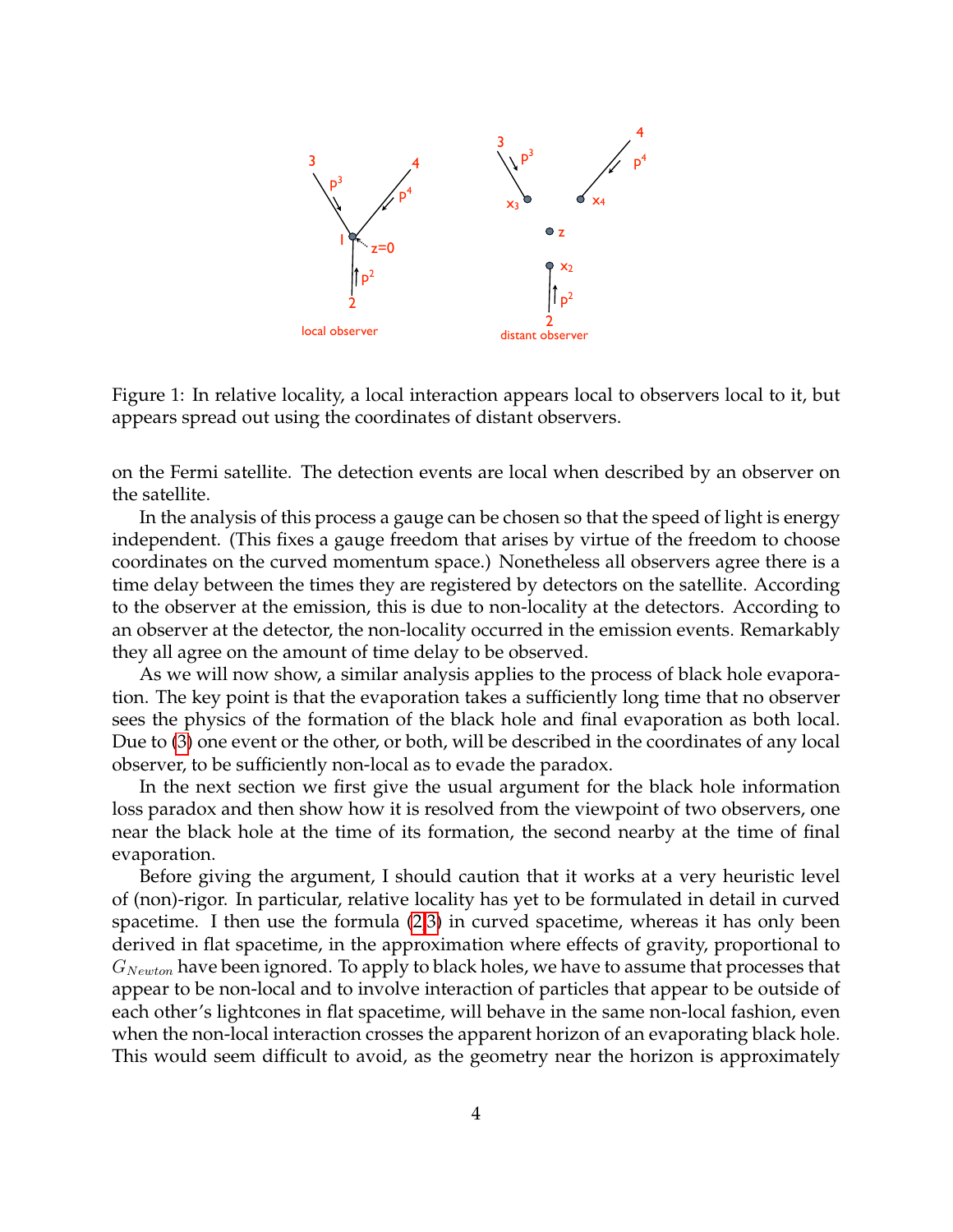that of flat Rindler spacetime.

### <span id="page-4-0"></span>**2 A possible resolution of the BH information paradox**

#### <span id="page-4-1"></span>**2.1 The usual statement of the black hole information paradox**

We first state the black hole information problem. Consider a black hole of mass  $M >> m_p$ which forms at time  $t_0$  in an asymptotically flat $^5$  $^5$  spacetime. It can contain up to

$$
N = M^2 / m_p^2 \tag{4}
$$

bits of information. One can see that by forming the black hole by dropping in the  $N$  bits of information one at a time[\[14\]](#page-10-7). In this process a box with some bits of information is slowly lowered down to the surface of the black hole, then emptied when it touches the horizon. The box itself can be macroscopic, all that is required is that the size of the box,  $R_{box} < R_{Schw} = 2GM.$ 

We will consider the case where  $N$  bits of information have been added in this way. The black hole evaporates for a time

$$
t_e = t_p \frac{M^3}{m_p^3} \tag{5}
$$

till there remains a quantum black hole, which is an object with unknown properties, with a mass of  $m_e \approx m_p$  and a radius  $r_e \approx l_p$ . There also is present a bath of thermal radiation with entropy  $S_r \approx N$ , spread out in a sphere of radius  $t_e$ .

Let us assume that there is not a permanent remnant and also that the problem is not resolved by the formation of a baby universe $\rm^6.$  $\rm^6.$  $\rm^6.$  If so then the black hole has to eventually disappear by a time  $t_f > t_e$ . We also assume that the problem is not resolved by some unknown process which leaks the information out during the semiclassical evaporation process. This means that at  $t_e$  the quantum black hole still contains almost all of the  $N$ bits of information. The reason is that we can assume that the black hole formed initially in some pure state, and it is thus now entangled with the thermal radiation in an overall pure state. This implies that the information contained in the black hole is enough, when combined with the thermal radiation, to reconstitute a pure state. This means it must contain an amount of information equal to the entropy of the radiation, which is N.

But if unitarity in the asymptotically flat spacetime is to be maintained, then there must be some process by which the  $N$  bits of information are to be released or leaked by the quantum black hole between the times  $t_e$  and  $t_f$ . This requires the production of N quanta, each with a tiny energy

$$
\epsilon_r = \frac{m_p}{N} \tag{6}
$$

<span id="page-4-3"></span><span id="page-4-2"></span> $5$ It will not change the argument to assume the spacetime is asymptotically AdS.

<sup>&</sup>lt;sup>6</sup>We ignore these possible resolutions as we are interested in a possible resolution where the black hole evaporates completely.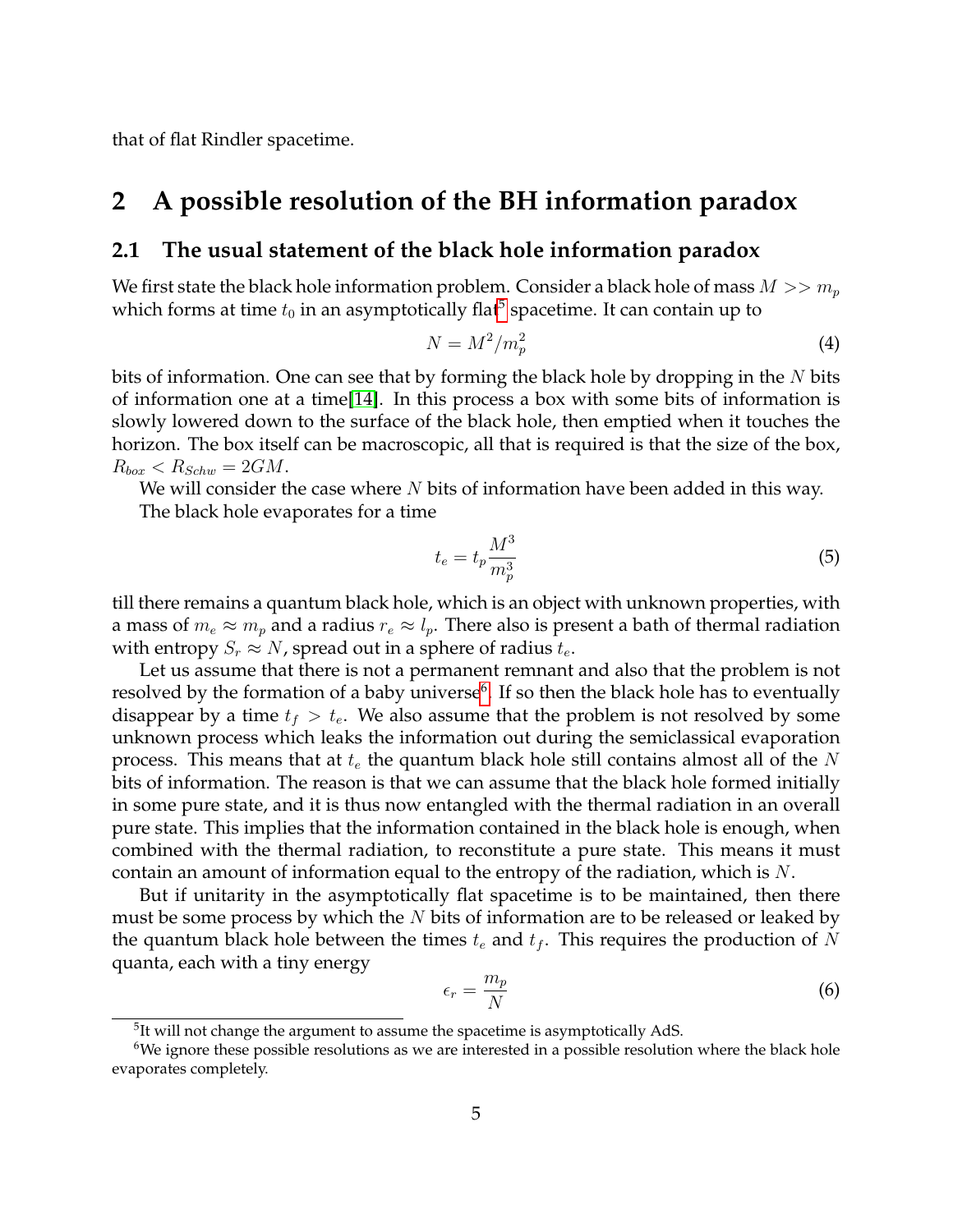which means each has a wavelength

$$
\lambda_r = N l_p = l_p \frac{M^2}{m_p^2} \tag{7}
$$

How could an object with a radius of the Planck length couple to such enormous wavelengths? It would seem to require a large amount of non-locality to accomplish this.

We can put the point more operationally as follows. An observer at the time of formation of the black hole can create a quanta just outside the horizon, with a momentum towards the horizon that will, assuming locality, inject it into the horizon. N bits of information can be coded and injected this way. If the evolution is unitarity and the black hole evaporates completely, an observer at a time later than  $t_f$  has to be able to detect that quanta. This seems unlikely if physics is local because the quanta is at time  $t_e$  trapped into a region of Planck size that cannot couple effectively to long wavelength modes. But the final quanta must have a wavelength  $\lambda_r$  if all the N bits of information are all to be detectible, which is necessary if the evolution is unitary.

#### <span id="page-5-0"></span>**2.2 The point of view of an observer at the formation of the black hole**

Relative locality changes this argument crucially. Let us consider first the point of view of an observer present at the formation of the black hole. Such an observer describes accurately the process by which the boxes containing the  $N$  bits of information are lowered into the black hole. As they are near to that process they have no problem identifying when the boxes meet the black hole horizon and drop their information into the horizon.

Let us follow our observer as he predicts the future evolution of one bit of that information, encapsulated in a quanta with energy  $E$  (as measured by that observer) that falls through the horizon at time  $t_0$ . Let us choose that bit to be one injected late in the formation process, when the black hole already had mass  $M$ . As he must stay outside the horizon, he sees it at any time  $t > t_0$  to be a component of the quantum state of the black hole. However, by that time, the uncertainty in his ability to locate that quanta is given by [\(3\)](#page-2-1),

$$
\delta x \approx t \frac{E}{m_p} \tag{8}
$$

This means that a detector set up to detect a quanta of that kind would have an equal probability of detecting it anywhere within a radius of  $\delta x$  of the detector. However, he knows that the quanta is initially confined to within the horizon of the black hole, so by the Heisenberg uncertainty principle,

$$
E > \frac{\hbar}{GM} \tag{9}
$$

Thus, at a time  $t$  the relative locality uncertainty in the position of the quanta is

$$
\delta x > t \frac{m_p}{M} \tag{10}
$$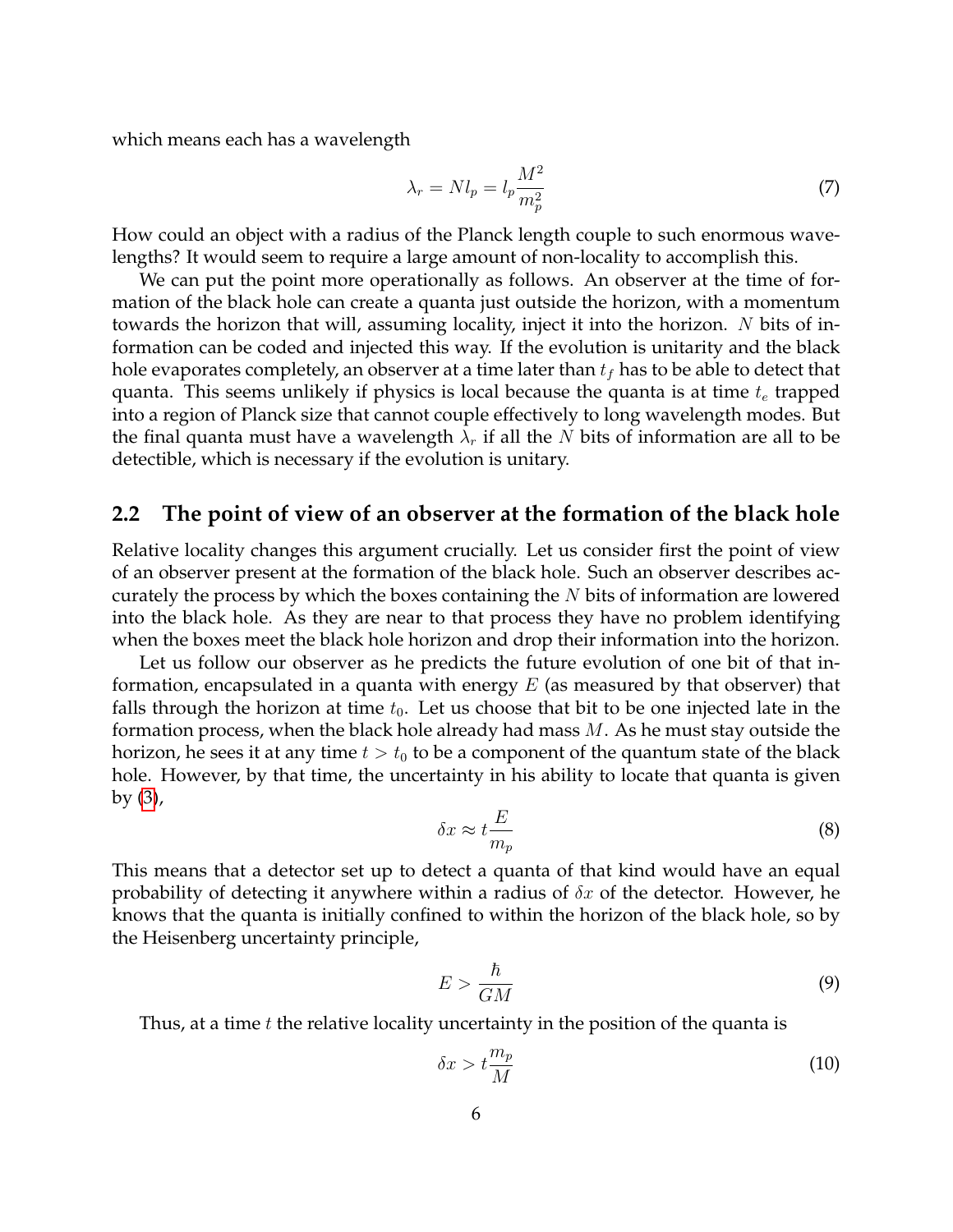This grows in time untill a time  $t_{rl}$  when the relative locality uncertainty exceeds the Schwarzchild radius,  $\delta x > 2GM$ . This is at a time

$$
t_{rl} = t_p \frac{M^2}{m_p^2} \tag{11}
$$

This is a long time, but much before the evaporation time  $t_e$ . Between  $t_{rl}$  and  $t_e$  the quanta in the black hole are seen by the formation-time observer to interact with particles or detectors outside the horizon. The distance  $\delta x$  over which a detector external to the horizon will still interact with the quanta grows until, at the evaporation time, it is

$$
\delta x_e > t_e \frac{m_p}{M} = l_p \frac{M^2}{m_p^2} \tag{12}
$$

Thus from the point of view of the observer at formation the quantum black hole at time  $t_e$  behaves as if it were a very non-local object. If we describe it operationally, the formation time observer would predict that a detector placed within a radius of  $\delta x_e$  at time  $t_e$  or later is able to detect the quanta. Thus, from an operational point of view, the quanta making up the quantum black hole cannot be considered to be confined to a region of Planck size. Instead, the quanta making up the black hole respond to detectors as if they were spread over a region of size  $\delta x_e$ . Notice that  $\delta x_e = \lambda_r$ . There is then no problem coding each bit of the original information to a quanta with wavelength  $\lambda_r$ because the observer at formation sees each bit of the original information to already occupy a region of that size. So relative locality provides exactly enough non-locality to resolve the black hole information problem from the point of view of the observer at the black hole's formation.

#### <span id="page-6-0"></span>**2.3 The point of view of the observer at the final evaporation**

Let us now consider the point of view of an observer at the time of evaporation,  $t_e$  who is within a distant  $\lambda_r$  of it. Because locality is relative, and observers see physics nearby them to be local, the evaporation-time observer sees a quantum black hole with about the Planck mass taking up a region of radius about the Planck length. Because she sees physics in her vicinity to be local, she knows she cannot easily detect any quanta trapped inside the Planck size quantum black hole a distance  $\lambda_r$  from her. Additionally, for her there is a problem of how could  $N >> 1$  bits of information be packed into an object so small.

To study the problem she follows one of the  $N$  bits of information back to the formation of the black hole at time  $t_0$ . She knows there was a process by which that quanta of information was coded into a photon initially trapped in a box which was then brought near to the black hole to be dropped in through the horizon. She knows this because she will have a record of this sent to her by the formation time observer. So she attempts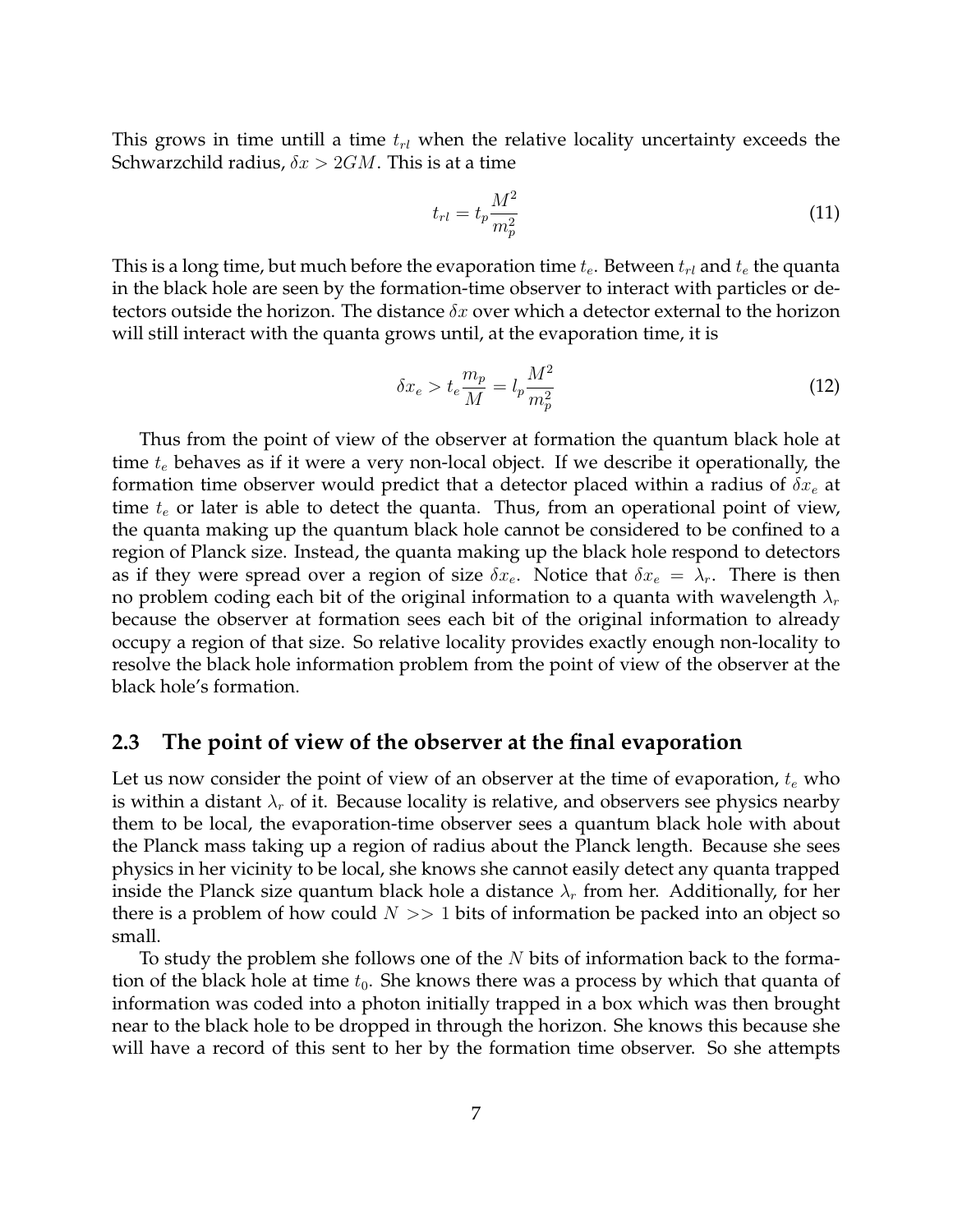to reconstruct a description of the process by which that bit, and the other  $N - 1$  bits of information were dropped into the black hole horizon at time  $t_0$ .

However, her attribution of spatial position to the quanta in question at time  $t_0$  are limited by the same relative locality uncertainty

$$
\delta x_i = l_p \frac{M^2}{m_p^2} \gg R_{Schw} = 2GM \tag{13}
$$

because we assume the initial black hole is large in Planck units. Hence in her description, the quanta that was released by the box interacts as if it is a non-local object, spread out over a region much larger than the Schwarzchild radius of the black hole. Hence it is not probable that the quanta ended up within the black hole's horizon. Instead, when the box releases the quanta it will be seen by her to be anywhere within a radius of  $\delta x_i = \lambda_r$ .

Hence the evaporation-time observer must say that the quanta was likely never contained within the black hole horizon, even at the beginning. From her point of view, the black hole composed of the  $N$  quanta released at the horizon is from the very beginning a non-local object, spread out over a radius of  $\lambda_r=l_p\frac{M^2}{m^2}$  $\frac{M^2}{m_p^2}$ . It is no surprise to her that a long time later the quanta that were released at the horizon may be detected within the same large radius.

Note that the issue is not whether the box was lowered to the horizon at time  $t_0$ . This is because the box itself can be considered to be a macroscopic object. As was shown in [\[7\]](#page-9-4), macroscopic bodies made out of  $N_c$  elementary particles live on a curved momentum space whose radius of curvature is  $N_c$  times that of the elementary particles. Hence large composite bodies behave to an excellent approximation as if their momentum spaces are flat and they hence are well described by special relativity. So all observers will agree that the box was lowered to the black hole horizon before being opened. From the perspective of a formation time observer, the quanta is in the box and is ejected through the horizon. But from the point of view of an observer at a much later time,  $t_e$  the quanta cannot be considered to be confined to the box because its relative locality uncertainty is  $\delta x_i =$  $l_p\frac{M^2}{m^2}$  $\frac{M^{2}}{m_{p}^{2}} >> 2GM > R_{box}.$ 

The problem with observers disagreeing about whether a microscopic quanta is contained within a macroscopic box was pointed out by Schutzhold and Unruh[\[12\]](#page-10-2) some time ago in the context of deformed (doubly) special relativity. Relative locality tells us that there is no paradox, so long as one reasons consistently to the different descriptions of different observers.

### <span id="page-7-0"></span>**3 Conclusion**

In previous studies of relative locality[\[5,](#page-9-2) [6,](#page-9-3) [7,](#page-9-4) [8\]](#page-10-0) it was seen how two observers, distant from each other, can end up explaining the same objective phenomena with two pictures that are seemingly rather different. This is certainly the case here.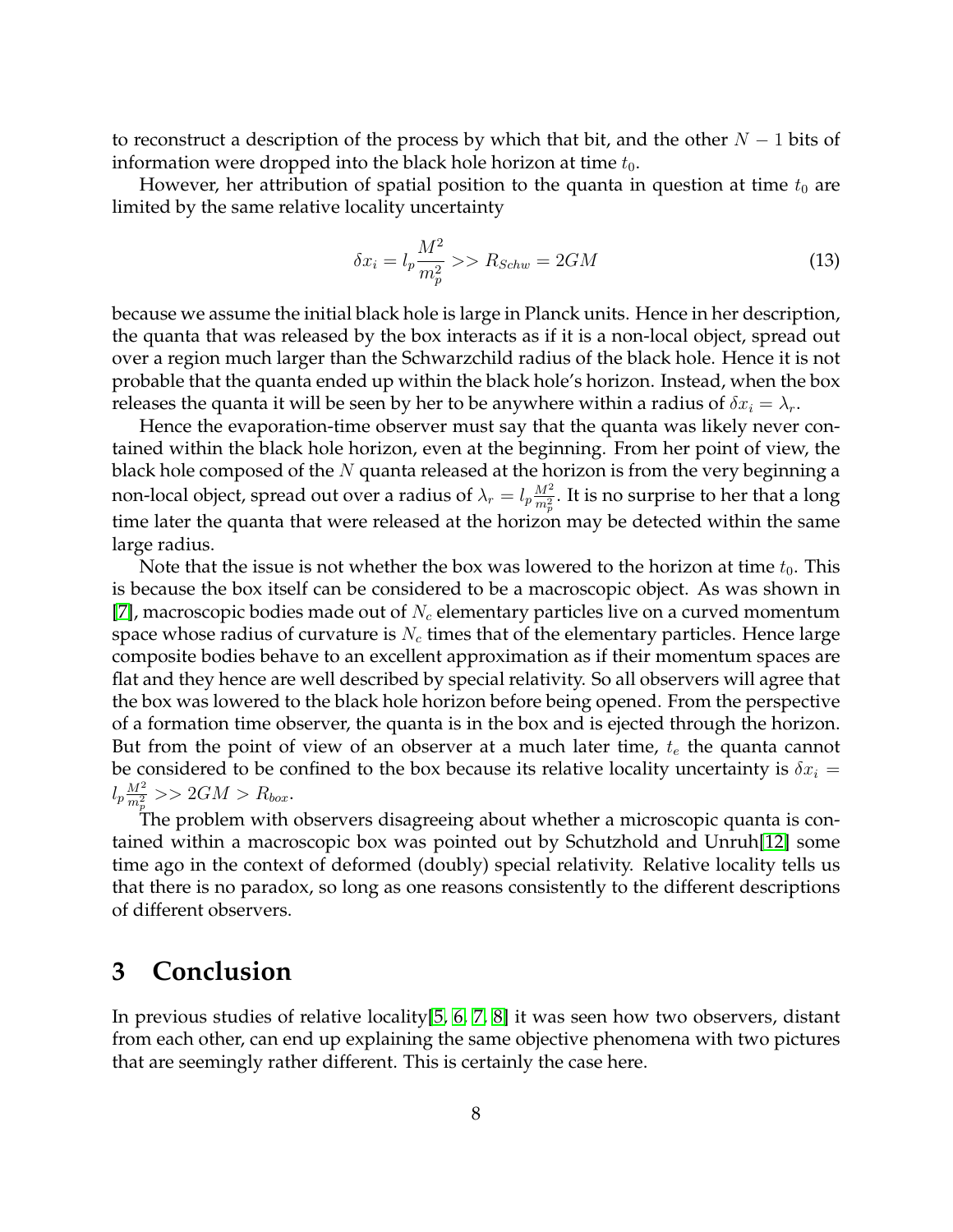What all observers agree about is the initial and final observations. In the case of the black hole all observers agree that a quanta which was initially contained in a box of size  $L < GM$  is released when the box is held up against the horizon of a large black hole, with mass  $M >> m_p$ . All observers also agree on what happened an evaporation time,  $t_e$ later: that or a corresponding quanta was detected with an energy  $\epsilon=m_p\frac{m_p^2}{M^2}$ , and with an equal probability to be detected by a detector anywhere within a volume surrounding the residue of the black hole of radius  $\lambda_r = l_p \frac{M^2}{m^2}$  $\frac{M^2}{m_p^2}.$ 

Note that the horizon is not a physical barrier. If relative locality means that very distant interactions appear to take place outside the lightcone of the particles involved in the interaction in flat spacetime, this must be the case in a black hole spacetime as well. So from the point of view of the formation-time observer the potential paradox is resolved because relative locality forces them to the conclusion that a quanta initially inserted inside a black hole horizon can be detected by a detector outside the horizon a time  $t_{rl} = t_p \frac{M^2}{m^2}$  $\frac{M^2}{m_p^2}$  later, which is long before the evaporation time. Thus, for the bulk of the evaporation time,  $t_e = t_p \frac{M^3}{m^3}$  $\frac{M^{\circ}}{m_p^3}$ . the formation-time observer sees quanta initially inserted inside the horizon able to interact with matter outside the horizon.

The evaporation-time observer tells the story a different way. The quanta in the box can, when interacting with the box, appear to jump a distance  $\lambda_r$ . Note that the interaction with the box is necessary for the box to expel the quanta to begin with. Thus, the quanta almost certainly starts off outside the black hole horizon. After a time  $t_e$  it is detected by a local observation to be still outside the horizon. Thus the evaporation-time observer has no paradox to answer because in their records the quanta was never inside the horizon.

In fact for most of the evaporation time the two observers agree that the quanta could be detected by detectors outside the horizon.

We close with some further comments.

- Relative locality is a framework to explore the consequences of curved momentum space. It describes the consequences of torsion, curvature or non-metricity in momentum space. It does not predict whether they are present, that could be accomplished by deriving relative locality as an approximation to a full fledged quantum theory of gravity. Here we have assumed the largest leading order effect which is that the torsion and/or non-metricity of momentum space are of order  $\frac{1}{m_p}$ . If these effects are not present the next leading order involves curvatures which are naturally of order  $\frac{1}{m_p^2}.$  In this case the estimates for  $\delta x_e$  shrink to  $GM.$  This is still enough to resolve the information paradox, but not so comfortably.
- It must be emphasized again that this is an heuristic argument, pending the extension of relative locality to general relativity and curved spacetime. Usual general relativity describes a phase space as  $\mathcal{T}_*(\mathcal{M})$ , the cotangent bundle of a curved phase space manifold  $M$ . Relative locality describes physics in an opposite regime, where the phase space is the cotangent bundle of a curved momentum space,  $\Gamma = \mathcal{T}_*(\mathcal{P})$ .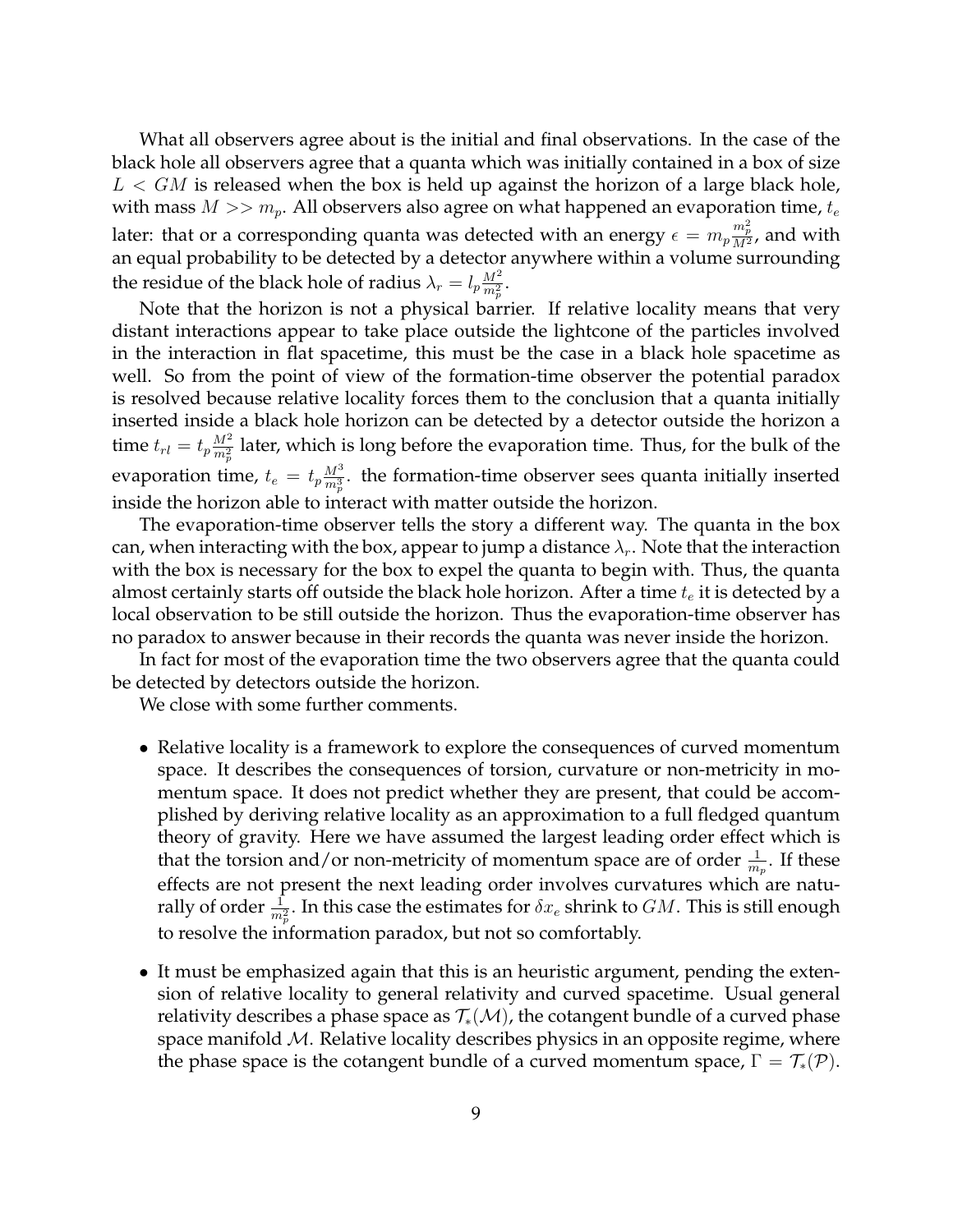In this case spacetimes (labeled by momenta) are cotangent planes and hence are flat. We require the description of physics when both spacetime and momentum space are curved. This is equivalent to turning on  $G_{Newton}$  and  $\hbar$ .

• The reasoning here can be compared to the proposal of black hole complementarity[\[4\]](#page-9-1). There are differences, in particular, here all observers agree about the initial and final events, but just disagree on the process between them. Nonetheless, the possible relationship between them needs to be explored.

# **ACKOWLEDGEMENT**

Many thanks to Laurent Freidel for a conversation at an early stage of this idea. Thanks also to Daniel Gottesman for an encouraging remark about this idea and to Giovanni Amelino-Camelia , Jerzy Kowalski-Glikman and Samir Mathur for very helpful comments on the manuscript. Research at Perimeter Institute for Theoretical Physics is supported in part by the Government of Canada through NSERC and by the Province of Ontario through MRI.

# **References**

- <span id="page-9-0"></span>[1] S. W. Hawking, "Breakdown Of Predictability In Gravitational Collapse," Phys. Rev. D **14**, 2460 (1976).
- <span id="page-9-5"></span>[2] Sabine Hossenfelder, Lee Smolin, *Conservative solutions to the black hole information problem*. [arXiv:0901.3156,](http://arxiv.org/abs/0901.3156) Phys.Rev.D81:064009,2010.
- <span id="page-9-6"></span>[3] Samir D. Mathur, *What the information paradox is not* [arXiv:1108.0302.](http://arxiv.org/abs/1108.0302)
- <span id="page-9-1"></span>[4] L. Susskind, L. Thorlacius, J. Uglum , *The Stretched Horizon and Black Hole Complementarity*, [arXiv:hep-th/9306069v](http://arxiv.org/abs/hep-th/9306069)2, Phys.Rev. D48 (1993) 3743-3761; David A. Lowe, Joseph Polchinski, Leonard Susskind, Larus Thorlacius, John Uglum, *Black Hole Complementarity vs. Locality,* , [arXiv:hep-th/9506138v](http://arxiv.org/abs/hep-th/9506138)1, Phys.Rev. D52 (1995) 6997-7010.
- <span id="page-9-2"></span>[5] Giovanni Amelino-Camelia, Laurent Freidel, Jerzy Kowalski-Glikman, Lee Smolin, The principle of relative locality, arxiv:hep-th/arXiv:1101.
- <span id="page-9-3"></span>[6] L. Freidel, L. Smolin, *Gamma ray burst delay times probe the geometry of momentum space*, [\[arXiv:1103.5626\[](http://arxiv.org/abs/1103.5626)hep-th]].
- <span id="page-9-4"></span>[7] Giovanni Amelino-Camelia, Laurent Freidel, Jerzy Kowalski-Glikman, Lee Smolin, Relative locality and the soccer ball problem, arxiv:hep-th/arXiv:1104.